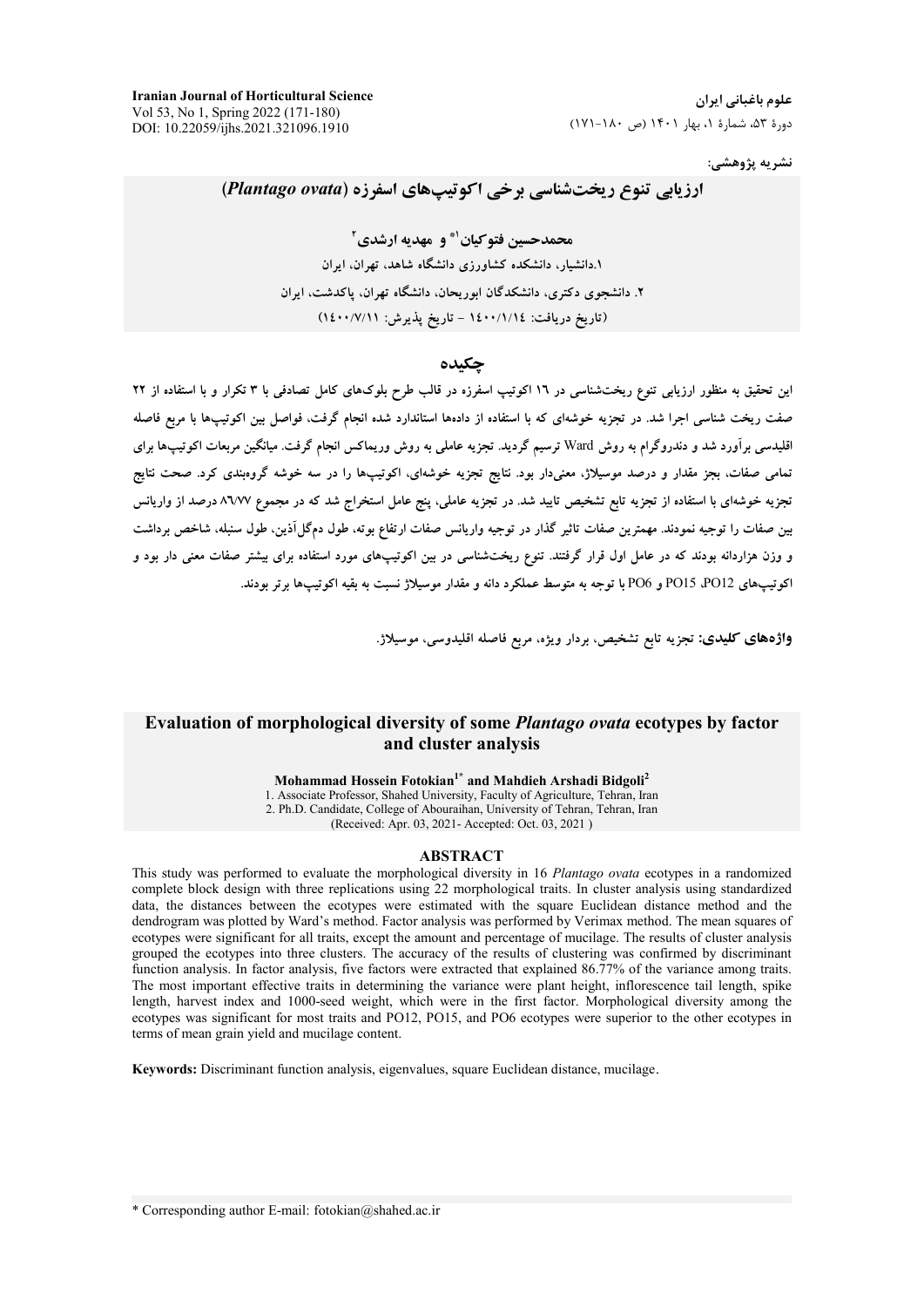#### مقدمه

اسفرزه (Plantago ovata) گیاهی است دارویی، علفی، یکساله، از تیره بارهنگ (Plantaginaceae)، که بومی هند، ایران و دیگر کشورهای خاورمیانه میباشد (Donald, 1963). این گیاه به طور طبیعی از طریق بذر تکثیر میشود و ارزش بذرهای آن به کمیت و کیفیت سلولهای لعابدهنده (موسیلاژ) موجود در لايەھاي سطحى پوست

Ebrahimzadeh et al., 1997; Najafi & ) بذر 2020 (Rezvani Moghaddam, 2001; Phan et al., 2020 حدود ۲۵ درصد عملکرد دانه را تشکیل میدهد (McCredie & Whistler, 1965)، بستگی دارد. ویژگیهای با ارزش موسیلاژ، مانند پایدارکنندگی، سوسپانسيون كنندگي و امولسيون كنندگي ( Mir Masoumi, 1992) باعث كاربردهاي گسترده اسفرزه در صنایع دارویی، غذایی، آرایشی و صنعت نفت شده است Simpson & Conner- ogorzaly, 1986; Gupta et al., ) 2018). دانهها دارای طبعی سرد و آرامبخش بوده و در درمان التهاب و اختلالات صفراوی ناشی از اندامهای گوارشی مفید است (Basudehradun et al., 1989). یودر پوسته این گیاه در طب سنتی به عنوان یک داروی ملین (Mirjalili, 2008) كاربرد زيادى دارد.

با توجه به وجود موسیلاژ در دانه اسـفرزه، از آن در داروهای ضدسـرفه، ضـدالتهاب، ضـدعوارض پوستی، مسهل (داروی تجارتی پسیلیوم) و محرک ایمنی استفاده می شود (Sing et al., 2003).

همچنین این گیاه در حفاظت خاک، احیاء پوشش گیاهی و تثبیت وضع مراتع نیز حائز اهمیت است (Chadho & Rajender, 1995). در سالهای اخیر، به دلیل جایگزین شدن گونههای زراعی اصلاح شده دارای عملکرد و ارزش اقتصادی بالا، بسیاری از گونهها و ارقام بومی و محلی دارویی به فراموشی سپرده شده و از سیستمهای زراعی ایران حذف شدهاند (Kouchaki et al., 2004). بنابراين بررسي وضعيت تولید گیاهان دارویی و معطر و نقش این گیاهان در ایجاد تنوع در بوم نظامهای زراعی ایران بسیار مورد اهمیت میباشد. تا به امروز، تحقیقات بسیار کمی در جهت مطالعه تنوع ژنتيكى ژرم پلاسم گياه اسفرزه

ایرانی انجام شده است و از آنجا که شناخت تنوع ژنتیکی و طبقهبندی ذخایر توارثی، امری بنیادی برای طراحی موفق برنامههای بهنژادی بوده و در آسان نمودن مدیریت، حفظ و نگهداری مجموعههای ژنتیکی نقش بهسزایی دارد (Shahsavaran, 2001)، انجام چنین پژوهشی ضرورت پیدا میکند.

اولین معیار برای انتخاب مناسب از یک ژرمپلاسم، صفات مطلوب ریختشناسی و زراعی است (Acquaah, 2007). بەنژادگران معمولا از ویژگی های ریختشناسی برای توصیف و طبقهبندی اولیه ژرمپلاسم در راستای انتخاب منابع ژنتیکی با ارزش برای برنامههای اصلاحی خود استفاده میکنند (Krichen et al., 2012). تفاوتهای ساختاری گیاه در بررسی تنوع ریختشناسی بسیار حائز اهمیت هستند و هدفی که در برنامههای اصلاحی دنبال می شود، بهینهسازی و بهبود وضعیت صفات ریختشناسی است. در راستای توسعه یک برنامه اصلاحی موثر، درک تنوع ژنتیکی و روابط ژنتیکی بین منابع مختلف گیاه ضروری است (Acquaah, 2007). معرفی ارقام جدید به فرآیندی طولانی و پیچیده نیاز دارد، به طوری که پتانسیل ارقام مورد نظر از جهات مختلف بایستی شناسایی شود و سپس انتخاب صورت گیرد. وجود تنوع ژنتيكي جهت انتخاب والدين در برنامههاي اصلاحی دارای اهمیت زیادی است. خصوصیات ریختشناسی، فنولوژیک، زراعی و کیفی اغلب برای شناسایی اولیه ژرم پلاسم در گیاهان دارویی استفاده می شود و به عنوان اطلاعات پایه برای بهنژادگر در امر بررسی تنوع ژنتیکی دارای اهمیت ویژهای است .(Krichen et al., 2012)

روشهای مختلفی برای برآورد تنوع ژنتیکی وجود دارد که مهمترین آنها روشهای آماری چندمتغیره میباشد که بطور همزمان از اطلاعات چندین صفت در كليه افراد استفاده مى نمايند و بطور وسيعى در تجزيه و تحلیل تنوع ژنتیکی بر پایه دادههای ریخت شناسی، بیوشیمیایی و مولکولی کاربرد دارند. از بین روشهای آماری چندمتغیره، روشهای تجزیه خوشهای و تجزیه عاملی در بیان و تشریح تنوع ژنتیکی کاربرد بسیاری دارند. در زمینه استفاده از این روشها در ارزیابی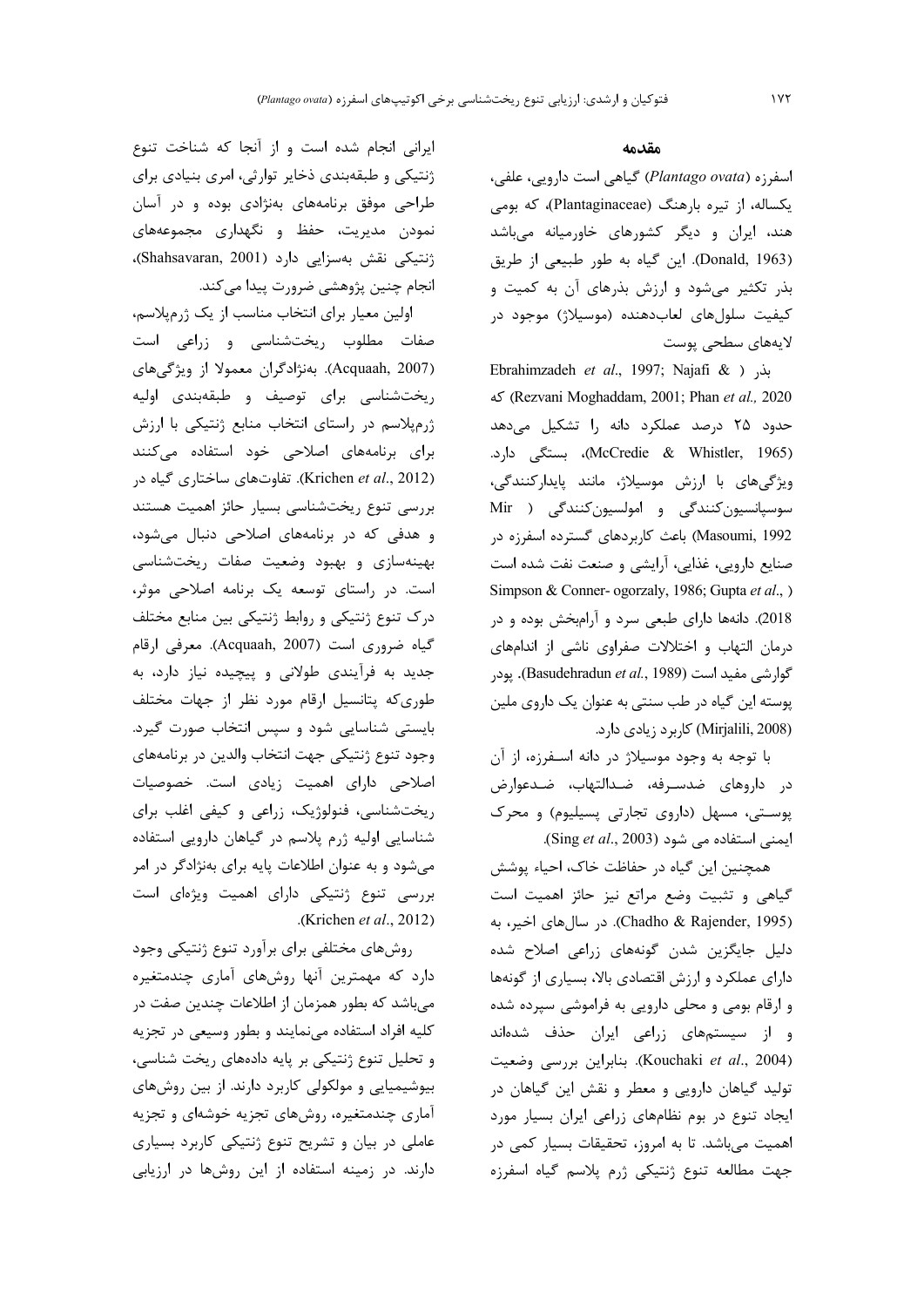ژرمپلاسم گیاهان دارویی مختلف از قبیل ریحان (Moghaddam, 2011; Moghaddam et al., 2013) نسترن كوهي (Saeedi AbuIshaqi, 2008)، آويشن كرمانى (Makizadeh Tafti et al., 2010)، گشنيز (Rahimi, 2007; Safaeian, et al., 2014)، سياهدانه (Salamati & Zeinali, 2012) و غيره گزارش هاي مختلفي وجود دارد.

امروزه آگاهی از تنوع ژنتیکی و مدیریت منابع ژنتیکی، بهعنوان اجزای مهم پروژههای بهنژادی تلقی Gharayazi, 1996; Mohammadi et al., شود (, al., ) 2003; Singh, 2003). بدين منظور در برنامههاي بهنژادی، در ابتدا باید میزان تنوع ژنتیکی برای صفت یا صفات مورد اصلاح در درون و یا بین ارقام بومی مورد Warburton & Hoisington, 2001; ) بررسی قرار گیرد Zhang et al., 2006) اما متأسفانه عليرغم اهميت اقتصادی زیاد گیاهان دارویی و وجود تنوع ژنتیکی قابل توجه برای اکثر صفات مهم در منابع ژنتیکی گیاهان دارویی، بهرهبرداری کافی از این ژرمپلاسم ارزشمند صورت نگرفته است. این تحقیق به منظور ارزیابی و تعیین تنوع ژنتیکی موجود در ژنوتیپهای اسفرزه از نظر برخی خصوصیات کمی و کیفی انجام شد.

### مواد و روشها

مواد گیاهی، شرایط رشد و اندازه گیری صفات شانزده اکوتیپها اسفرزه که از بانک ژن دانشکده کشاورزی دانشگاه شاهد (جدول ۱) تهیه شده بود، در مزرعه تحقیقاتی این دانشکده با مشخصات طول جغرافيايي ۴۸ درجه و ۵۳ دقيقه، عرض جغرافيايي ۳۱ درجه و ۳۶ دقیقه و ارتفاع ۱۰۵۰ متر از سطح دریا در قالب طرح بلوکهای کامل تصادفی با سه

جدول ۱. اسامی و منشا اکوتیپهای اسفرزه مورد مطالعه.

| Table 1. Names and origins of studied <i>plantago ovata</i> ecotypes. |                 |                 |        |                 |                   |  |  |
|-----------------------------------------------------------------------|-----------------|-----------------|--------|-----------------|-------------------|--|--|
| Number                                                                | Code            | Origins         | Number | Code            | Origins           |  |  |
|                                                                       | PO <sub>1</sub> | Damavand        | 9      | PO <sub>9</sub> | Herat-Afghanistan |  |  |
| 2                                                                     | PO <sub>2</sub> | North Khorasan  | 10     | <b>PO10</b>     | Khansar           |  |  |
| 3                                                                     | PO <sub>3</sub> | Razavi Khorasan | 11     | <b>PO11</b>     | South Khorasan    |  |  |
| 4                                                                     | PO <sub>4</sub> | Abadeh          | 12     | <b>PO12</b>     | Razavi Khorasan   |  |  |
| 5                                                                     | PO <sub>5</sub> | Unknown         | 13     | <b>PO13</b>     | Tehran            |  |  |
| 6                                                                     | <b>PO6</b>      | Oom             | 14     | <b>PO14</b>     | Razavi Khorasan   |  |  |
|                                                                       | PO <sub>7</sub> | Yazd            | 15     | PO15            | Isfahan           |  |  |
|                                                                       | PO8             | Shiraz          | 16     | PO16            | Kashan            |  |  |

تکرار مورد مطالعه قرار گرفت. خاک مزرعه از نوع لومی شنی با هدایت الکتریکی ۷/۴ دسیزیمنس بر متر و pH برابر ۷/۸ بود. کشت بذرها به صورت دستی در داخل کرتهایی شامل دو ردیف چهار متری با فاصله رديف ۵۰ سانتى متر در محل داغاب و در دهه دوم فروردین ماه انجام شد. میزان تراکم بوته در حد مطلوب (فاصله دو بوته در هر رديف حدود ۵ سانتي متر) تنظيم و مبارزه با علفهای هرز با توجه به نیاز در مراحل مختلف رشد به صورت دستی انجام گرفت.

### سنجش صفات كمى

بعد از رشد کامل گیاهان و حذف اثر حاشیه، از قسمت میانی هر کرت، سه بوته به طور تصادفی جهت برآورد اجزاء عملكرد (طول سنبله، تعداد سنبله بارور، تعداد سنبله نابارور، تعداد كل سنبله، تعداد دانه در سنبله)، ارتفاع بوته، طول دم گلآذین، طول برگ و تعداد برگ انتخاب شدند. تعداد روزها از زمان کاشت تا مرحله سبزشدن، ظهور سنبله، ۵۰ درصد سنبلهدهی و گلدهی در ۵۰ درصد بوتهها بهترتیب، بهعنوان روز تا سبز شدن، روز تا ظهور سنبله، روز تا ۵۰ درصد سنبلهدهی و روز تا گلدهی و تعداد روزها از زمان کاشت تا مرحله برداشت، بەعنوان رسیدگی کامل تعیین شد. بعد از رسیدگی كامل، براي اندازهگيري عملكرد دانه، وزن ١٠٠٠ دانه، عملکرد زیستی و شاخص برداشت، تمامی ردیفهای کشت شده، برداشت شدند.

سنجش صفات كيفى از آنجایی که اهمیت بذرهای اسفرزه ناشی از کمیت و کیفیت موسیلاژ موجود در لایههای سطحی پوست دانه است.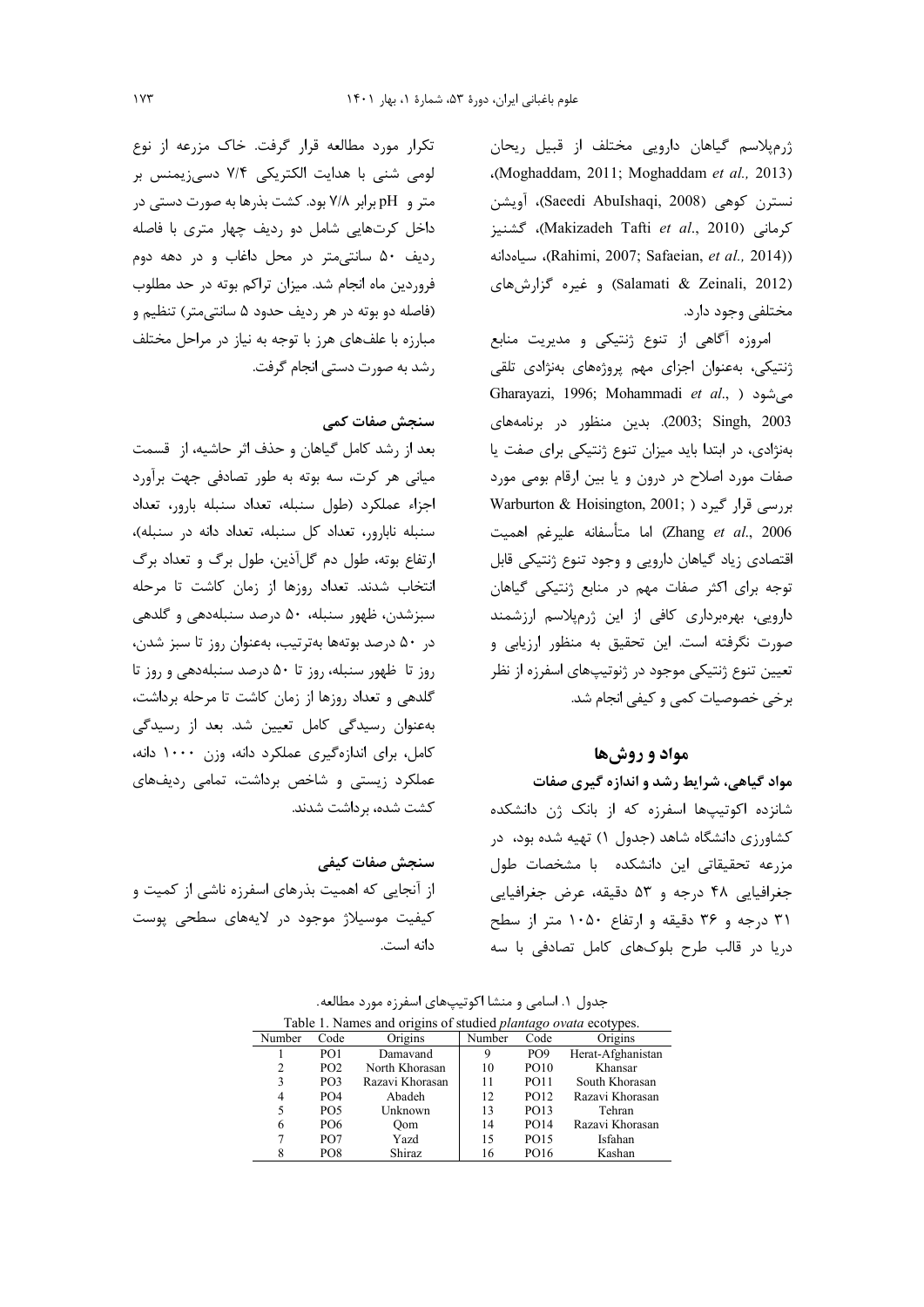نتايج و بحث

تفاوت بین اکوتیپهای اسفرزه برای همه صفات مورد مطالعه به جز مقدار و درصد موسیلاژ معنیدار شد

(جدول ۲) که نشان دهنده وجود تنوع ژنتیکی بالا در

بین اکوتیپها است. با توجه به اینکه در علم بهنژادی گیاهی، گزینش ژنوتیپهای مطلوب بر پایه وجود تنوع

ژنتیکی در بین افراد یا جوامع میباشد، بنابراین چنین

منبع ژنتیکی گیاهی برای اسفرزه میتواند بهعنوان

خزانه غنی و سرشار از ژنهای مطلوب محسوب شود و

Diepenbrock, ) موجب افزایش کارایی گزینش شود

.(2000: Moradi et al., 2010

تجزيه واريانس

دارای مقدار بردار ویژه بیش از یک بود مورد لذا برای ارزیابی موسیلاژ اسفرزه، شاخصهای بهرهبرداری قرار گرفتند. به منظور گروهبندی کیفی شامل فاکتور تورم، میزان تورم در هر گرم اکوتیپها با تجزیه خوشهای، ابتدا دادهها استاندارد موسیلاژ، میزان و درصد موسیلاژ مورد بررسی قرار (تبدیل به Z) شدند و سیس فواصل بین اکوتیپها با گرفتند. سنجش میزان و درصد موسیلاژ به روش معیار مربع فاصله اقلیدسی برآورد شد و دندروگرام به Ebrahimzadeh et al. , (1986) Sharma & Koul روش Ward ترسيم گرديد. صحت نتايج تجزيه خوشه-(1997) انجام گرفت. مقدار تورم برای هر گرم موسیلاژ ای با تجزیه تابع تشخیص بررسی شد. تجزیههای به صورت تقسیم میزان فاکتور تورم بر مقدار موسیلاژ آماري با نرمافزار SPSS نسخه ۲۶ انجام گرفت. برحسب درصد تعیین گردید که این فاکتور می تواند به عنوان شاخص كيفيت موسيلاژ بذر اسفرزه مورد استفاده قرار گیرد.

## تحليل آماري

پس از تجزیه واریانس با استفاده از دادههای حاصل از نمونه گیری، صفاتی که نتیجه آزمون F ژنوتیپها در أنها معنى،دار گرديد با آزمون توكي مورد مقايسه میانگین قرار گرفتند. صفاتی که در آنها خطای آزمایشی معنیدار شد با آزمون ناپارامتری کروسکال والیس نیز تفاوت بین ژنوتیپها بررسی شد. برای درک روابط بین صفات و کاهش ابعاد دادهها، تجزیه عاملی با استفاده از روش وریماکس (Varimax) انجام گرفت (Johnson & Wichern,1988). عامل هایی که

|                            | Mean of squares       |                       |                         |                | Kruskal-Wallis H     | Coefficient of variation |
|----------------------------|-----------------------|-----------------------|-------------------------|----------------|----------------------|--------------------------|
| Traits                     | Block                 | Ecotype               | Error                   | Sampling Error |                      | $(\%)$                   |
| Days to germination        | $3.882^{ns}$          | 127.511               | $1.94\overline{1^{ns}}$ | 1.715          |                      | 4.757                    |
| Days to spikeing           | $3.111^{ns}$          | 472.131**             | $1.726***$              | 0.896          | $41.4***$            | 2.527                    |
| Day to 50% spike           | $10.549*$             | 56.737**              | $2.023***$              | 0.771          | 38.22**              | 2.541                    |
| Days to flowering          | $1.694^{ns}$          | $84.724***$           | $4.480**$               | 1.438          | $38.43***$           | 3.507                    |
| Days to maturity           | 4.938*                | 144.329**             | $1.338*$                | 0.708          | $38.5***$            | 1.134                    |
| Plant height               | 4.460 <sup>ns</sup>   | 33.787**              | $6.575***$              | 3.361          | $33.3***$            | 15.170                   |
| Inflorescence tail length  | 4.090 <sup>ns</sup>   | 28.324**              | $6.013***$              | 2.990          | $32.9***$            | 16.527                   |
| Spike length               | $0.064^{ns}$          | $0.576*$              | $0.251***$              | 0.130          | 22.56 <sup>ns</sup>  | 24.209                   |
| Number of fertile spikes   | $8.313^{ns}$          | 3.785*                | $1.646^{ns}$            | 2.757          |                      | 23.064                   |
| Number of infertile spikes | $2.090^{ns}$          | 5.346                 | 2.209 <sup>ns</sup>     | 1.931          | $23.5^{ns}$          | 66.467                   |
| Total number of spikes     | $2.382^{ns}$          | $12.425***$           | 3.700 <sup>ns</sup>     | 5.222          |                      | 26.506                   |
| Number of grains per spike | $3.382^{ns}$          | 379.126               | $113.2$ **              | 55.993         | $30.55$ <sup>*</sup> | 24.310                   |
| Leaf length                | $5.444^{ns}$          | 25.767**              | 6.38 <sup>ns</sup>      | 4.405          |                      | 22.913                   |
| Number of leaves           | 14.083 <sup>ns</sup>  | 15.774**              | $5.15^{ns}$             | 5.694          |                      | 11.827                   |
| Grain Yield                | 0.027 <sup>ns</sup>   | $0.061***$            | $0.011$ <sup>ns</sup>   | 0.015          |                      | 24.771                   |
| <b>Biological Yield</b>    | $0.207^{ns}$          | $0.528***$            | $0.113^{ns}$            | 0.113          |                      | 32.676                   |
| Harvest index              | $32.474^{ns}$         | 186.802**             | 51.38 <sup>ns</sup>     | 50.913         |                      | 16.758                   |
| 1000-seed weight           | $0.009^{ns}$          | $0.154***$            | $0.005***$              | 0.001          | $43.21***$           | 3.6779                   |
| Inflation factor           | $1.822^{ns}$          | 21.904**              | $3.494***$              | 0.019          | 32.25**              | 17.273                   |
| Inflation rate             | $478.53^{ns}$         | 870.360*              | 331.58*                 | 0.124          | $26.34*$             | 29.784                   |
| Mucilage $(\% )$           | 121.930 <sup>ns</sup> | 103.334 <sup>ns</sup> | $146.7***$              | 0.010          | $23.82^{ns}$         | 63.638                   |
| The amount of mucilage     | $0.012$ <sup>ns</sup> | 0.010 <sup>ns</sup>   | $0.015***$              | 0.00009        | 23.82 <sup>ns</sup>  | 64.341                   |
| Degree of freedom          | 2                     | 15                    | 30                      | 96             |                      | ۰                        |

جدول ۲. نتایج تجزیه واریانس صفات در اکوتیپهای اسفرزه مورد مطالعه. Table 2. Results of variance analysis of traits in the studied *plantago ovata* ecotypes.

\*\* ,\* .ns. به ترتیب تفاوت معنیدار در سطح احتمال ۵، ۵ درصد و نبود تفاوت معنیدار.

\*\*, \*, ns: Significantly difference at 1% and 5% probability level and no significantly difference, respectively.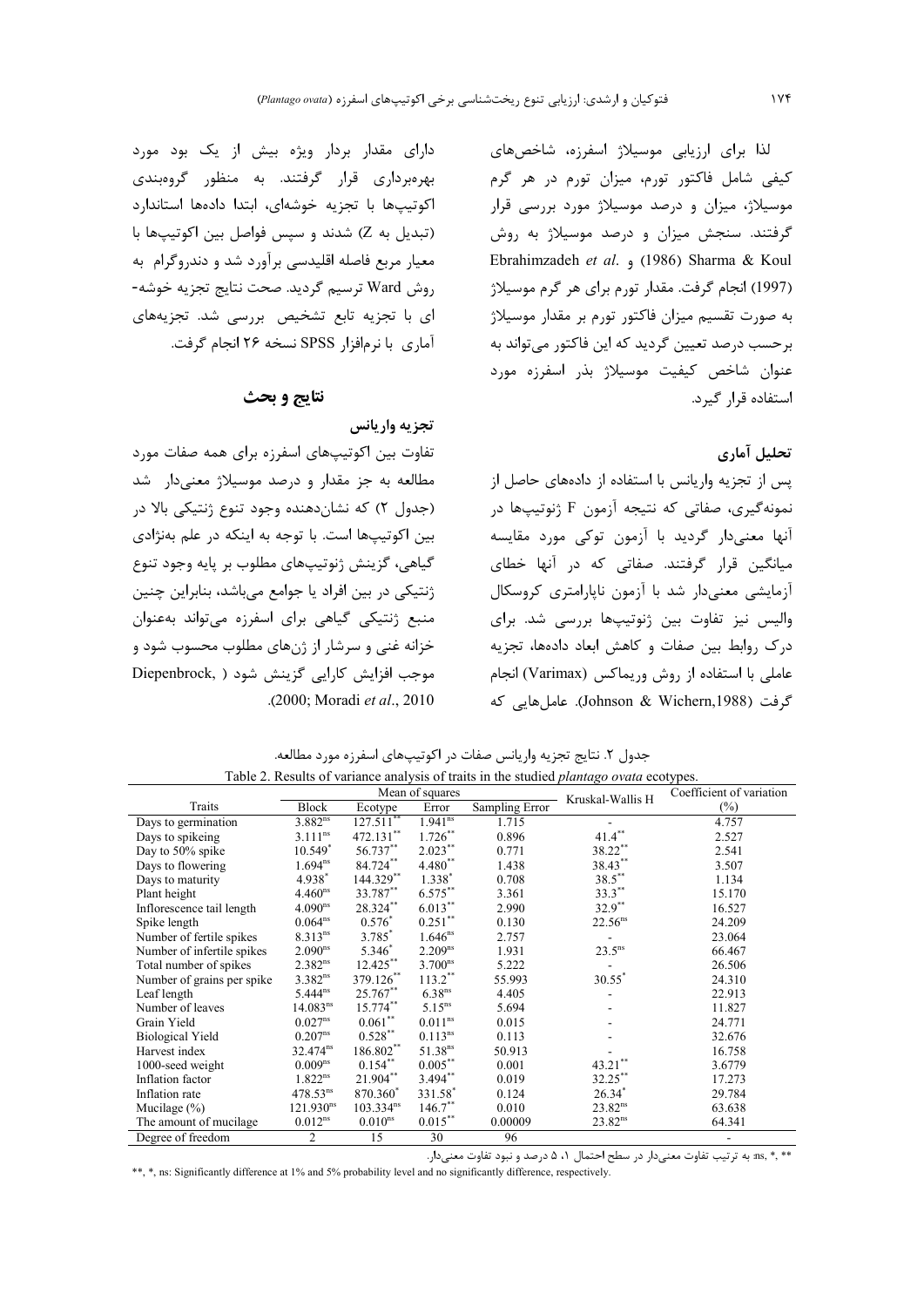Safaei & Zinley, ) كياه اطلاعات دقيقى در دسترس باشد 2007)، زیرا زمان وقوع هر یک از مراحل رشد و نموی، راهنمای خوبی در تأمین شرایط مطلوب ممکنه برای رشد رویشی و زایشی گیاه زراعی می باشد که کاربرد ارزندهای در بهنژادی و مدیریت زراعی دارد و به کمک آن می توان تغییرات فصلی و ریختشناسی را در گیاهان بررسی نمود (Tabrizi et al., 2004). کمترین تعداد سنبله نابارور در اكوتيب PO1 مشاهده شد. تعداد سنبله در گیاه یکی از اجزای عملکرد است که تعیین کننده یتانسیل عملکرد گیاه میباشد، زیرا سنبلهها در برگیرنده تعداد دانهها بوده و از طرفی تأمین کننده مواد فتوسنتزی مورد نياز دانهها هستند (Tabrizi et al., 2004). در تحقيقات .Vahhabi et al (2008) بيشترين تعداد سنبله در بوته در گیاه اسفرزه در توده نقده (۱۰/۴) بهدست آمد. دامنه تغییرات تعداد دانه در سنبله از ۳۲/۵۵ در اکوتیپ PO2 تا ۵۳/۳۳ در اکوتیپ PO11 متغیر بود. تعداد دانه در سنبله در حقیقت مخزن گیاه را تعیین می کند و هر چه تعداد دانه بیشتر باشد، گیاه دارای مخزن بزرگتری برای دریافت مواد فتوسنتزی تولید شده است و افزایش این صفت منجر به افزایش عملکرد خواهد شد ( Tabrizi et al., 2004). بيشترين ميزان عملكرد دانه ۰/۵۳۱ گرم متعلق به اکوتیپ PO12 و کمترین آن ۱۲۶۴۰ در اکوتیپ PO1 برآورد گردید. میزان تغییرات عملکرد زیستی نیز از PO1) • (PO4) تا ۱/۵۱۰ (PO4) متغیر بود. بیشترین وزن هزار دانه در اكوتيب PO16 مشاهده شد (٢/١٩ گرم) که با بقیه اکوتیپها تفاوت معنی دار داشت.

برای تعداد دانه در سنبله، درصد و میزان موسیلاژ علیرغم اینکه میزان خطای آزمایشی زیاد بود ولی به دلیل تفاوت خیلی زیاد بین اکوتیپها، نتیجه تجزیه واریانس معنی دار گردید. خطای آزمایشی در ۱۳ صفت معنىدار شد كه براى اين صفات آزمون نایارامتری کروسکال والیس نیز مورد استفاده قرار گرفت (جدول ٢). در صفاتي مانند تعداد سنبله نابارور و عملكرد زيستى عليرغم اينكه ضريب تغييرات زياد بود ولی مقدار خطای آزمایشی معنیدار نشد د<sub>ر</sub> حالیکه در مورد درصد و مقدار موسیلاژ میانگین مربعات خطای آزمایشی معنیدار شد. معنی دار شدن میانگین مربعات خطای آزمایشی ولی کم بودن ضریب تغییرات در آنها موضوع تقابل این دو معیار آماری را به چالش می کشد. انتظار داریم صفاتی که در آنها مقدار میانگین مربعات خطای آزمایشی معنیدار است، دارای ضریب تغییرات زیاد باشند و این موضوع در برخی صفات مانند وزن هزار دانه، تعداد دانه در سنبله، فاكتور تورم و غيره با انتظار ما فاصله قابل توجه دارد.

### مقايسه ميانگين

نتايج مقايسه ميانگين اکوتيپها با آزمون توکي در جدول ۳ ارایه شده است. اکوتیپهای PO7 و PO5 بهترتیب بیشترین و کمترین میزان تعداد روز تا سبز شدن را به خود اختصاص دادند. از آنجایی که صفات فنولوژیک تحت تاثیر دو عامل محیط و ژنتیک هستند، لذا برای دستيابي به عملكرد قابل قبول، لازم است از فنولوژي

جدول ٣. مقايسه ميانگين برخي صفات در ١۶ اكوتيپ اسفرزه.

| Table 3. Mean comparison of some traits in 16 Plantago ovata ecotypes |                     |                   |                      |           |                    |                         |                   |  |
|-----------------------------------------------------------------------|---------------------|-------------------|----------------------|-----------|--------------------|-------------------------|-------------------|--|
| Ecotypes                                                              | Days to germination | Number of         | Number of grains     | Number of | Grain yield        | <b>Biological</b> yield | 1000-seed weight  |  |
|                                                                       | (day)               | infertile spikes  | per spike            | leaves    | (g)                | (g)                     | (g)               |  |
| PO <sub>1</sub>                                                       | 28.77e              | 1.16b             | 41.22abcd            | 17.44bc   | 0.26c              | 0.51d                   | 1.96def           |  |
| PO <sub>2</sub>                                                       | 24.33f              | 3.05ab            | 32.55d               | 18.11bc   | 0.30 <sub>bc</sub> | $0.83$ bcd              | $1.92$ fg         |  |
| PO <sub>3</sub>                                                       | 23.66f              | 3.16ab            | 50.44ab              | 21.22ab   | 0.46ab             | 1.27ab                  | 1.75i             |  |
| PO <sub>4</sub>                                                       | 32bc                | 3.16ab            | 45.66abc             | 20.33abc  | 0.46ab             | 1.11abc                 | 1.74i             |  |
| PO <sub>5</sub>                                                       | 22.88f              | 3.72a             | 45.33abc             | 22.33a    | 0.48ab             | 1.51a                   | 1.96ef            |  |
| PO <sub>6</sub>                                                       | 23.77f              | 2.27ab            | 41.88abcd            | 19abc     | 0.47ab             | 1.13abc                 | 1.78hi            |  |
| PO <sub>7</sub>                                                       | 35.33a              | 2.83ab            | 35.44cd              | 18.88abc  | 0.35abc            | 0.82 <sub>bcd</sub>     | 1.73i             |  |
| PO <sub>8</sub>                                                       | 29.66de             | 1.27 <sub>b</sub> | 46.11abc             | 19abc     | 0.51a              | 1.02abc                 | 1.9 <sub>g</sub>  |  |
| PO <sub>9</sub>                                                       | 28.77e              | 2.16ab            | 52.66a               | 19.22abc  | 0.47ab             | 1.15abc                 | 1.91 <sub>g</sub> |  |
| <b>PO10</b>                                                           | 31.66bcd            | 2.5ab             | 39.78 <sub>bcd</sub> | 18bc      | 0.39abc            | $0.88$ bcd              | 2.08 <sub>b</sub> |  |
| <b>PO11</b>                                                           | 32.11bc             | 1.72ab            | 53.33a               | 19.22abc  | 0.4abc             | 1.04abcd                | 1.81h             |  |
| PO12                                                                  | 31.55bcd            | 2.16ab            | 47.88ab              | 19.22abc  | 0.53a              | 1.19abc                 | 2.02c             |  |
| PO13                                                                  | 30.66cde            | 1.72ab            | 38.33bcd             | 19.22abc  | 0.37abc            | 0.96abcd                | 1.92fg            |  |
| PO14                                                                  | 33 <sub>b</sub>     | 1.83ab            | 44.77abcd            | 19.77abc  | 0.43abc            | 0.94 <sub>bcd</sub>     | 2cde              |  |
| PO15                                                                  | 28.66e              | 1.61ab            | 50.66ab              | 19abc     | 0.5a               | 1.15abc                 | 2.01cd            |  |
| PO16                                                                  | 31.66bcd            | 1.38b             | 34.33cd              | 17c       | 0.34abc            | 0.71cd                  | 2.19a             |  |

در هر ستون میانگینهای که حروف مشترک دارند در سطح احتمال ۵ درصد تفاوت معنیدار ندارند.

Means in each each column followed by the same letters are not significantly difference at 5% probability level.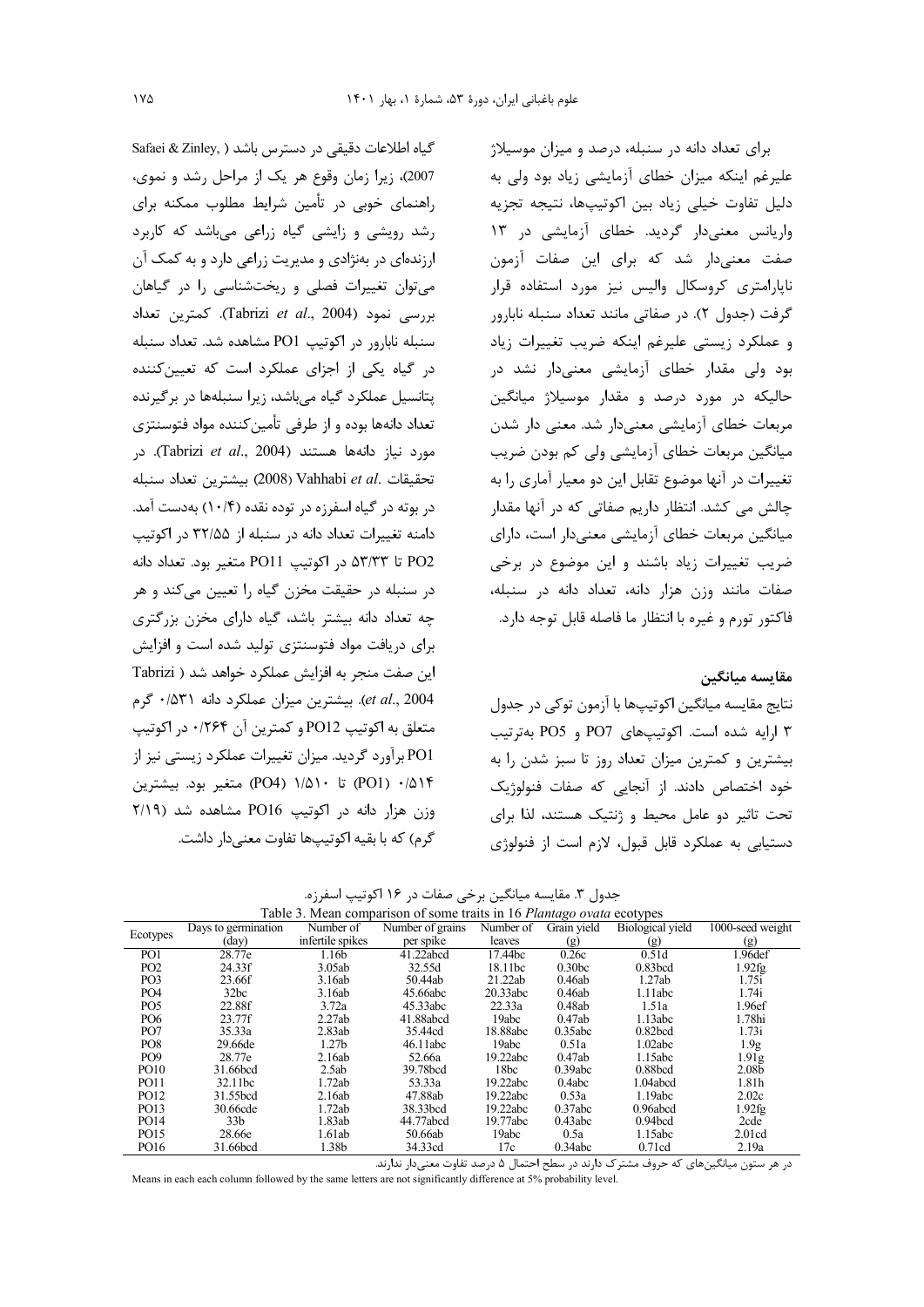### تجزيه عاملي

در تجزیه عاملی تعداد ۵ عامل استخراج شدند که در مجموع پس از دوران عاملها با چرخش وریماکس ٨۶/٧۶٧ درصد از تنوع موجود بين صفات را توجيه نمودند (جدول ۴).

در عامل اول، صفات ارتفاع بوته، طول دمگلآذین، طول سنبله، شاخص برداشت و وزن هزاردانه دارای بیشترین بار عاملی بودند که می توان این عامل را به نام عامل قامت گیاه نامید که افزایش آن سبب مکانیزه کردن برداشت می گردد. عامل دوم که به نام عامل صفات فنولوژیکی نامگذاری میگردد، دارای بیشترین اهمیت در صفات روز تا ظهور سنبله، روز تا ۵۰ درصد سنبلهدهی، روز تا گلدهی و روز تا رسیدن بودند و انتخاب اکوتیپها بر اساس این عامل می تواند منجر به انتخاب اکوتیپ با زمان رسیدن مناسب در گیاه شود. در عامل سوم که صفاتی مانند تعداد سنبله بارور، تعداد کل سنبله، تعداد دانه در سنبله، تعداد برگ، عملکرد دانه در بوته و عملکرد زیستی در بوته دارای بالاترین ضرایب عاملی بودند، بهعنوان عامل عملكرد شناخته شد كه انتخاب بر اساس این عامل باعث برگزیده شدن اکوتیپهایی با عملکرد بیشتر خواهد شد. صفات کیفی فاکتور تورم، میزان تورم در هر گرم موسیلاژ، میزان و درصد موسیلاژ بیشترین

ضرایب ,ا در عامل چهارم نشان دادند، به همین دلیل این عامل به نام موسیلاژ نامگذاری شد که میتواند به عنوان یک معیار مهم در گزینش کیفیت اکوتیپها موثر باشد. عامل پنجم نیز به نام سنبله نابارور شناخته شد که كاهش آن، باعث افزايش تعداد سنبله بارور، تعداد دانه در سنبله و در نهایت منجر به افزایش عملکرد خواهد شد. چرخش وریماکس باعث شد که توزیع واریانس بین عاملها متعادلتر شود و در عین حال در مقدار کل واریانس توجیه شده بین پنج عامل تغییری ایجاد نشود. موقعیت اکوتیپهای اسفرزه مورد مطالعه از نظر دو عامل اول که جمعا ۴۴/۰۹۸ درصد از واریانس را پس از چرخش وريماكس توجيه نمودند، در شكل ١ ارايه شده است. اکوتیپهای PO7 و PO4 از نظر هر دو عامل اول دارای بار عاملی مثبت هستند.

### تجزيه خوشهاى

در تجزیه خوشهای با استفاده از دادههای استانداردشده، اکوتیپها در سه خوشه یا گروه تقسیم بندي شدند (شكل ٢). خوشه اول با داشتن ۶ اكوتيپ PO14 ،PO13 ،PO10 ،PO2 ،PO1) از نظر صفت وزن هزار دانه با یکدیگر شباهت داشتند  $(\Delta, |\triangle, \rangle)$ 



شکل ۱. نمایش اکوتیپهای اسفرزه مورد مطالعه از نظر دو عامل اول تجزیه عاملی. Figure 1. Demonstration the studied *plantago ovata* ecotypes for the first two factors of factor analysis.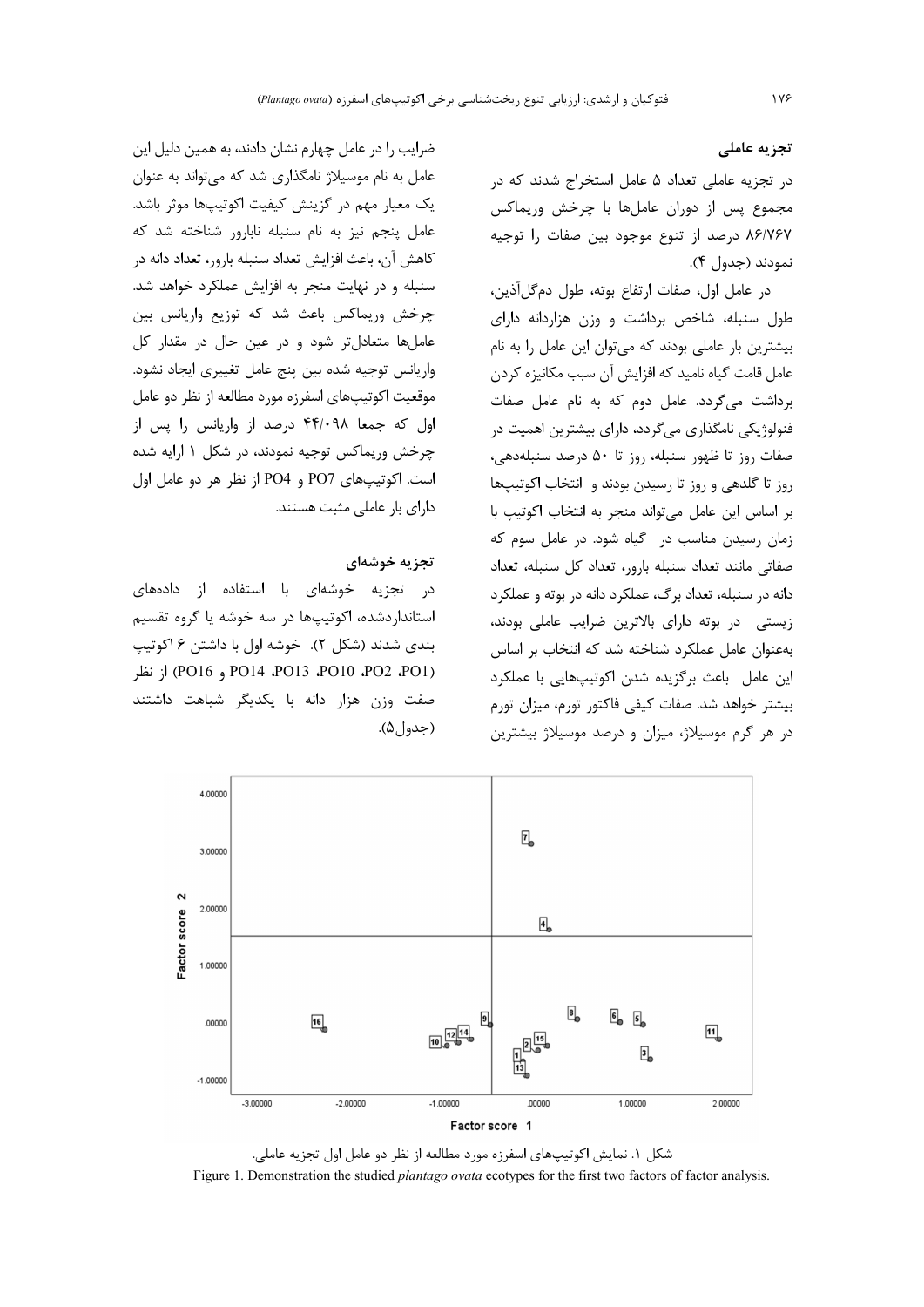| Table 4. Factor analysis for the studied traits in <i>plantago ovata</i> ecotypes. |                         |                |          |                |          |  |  |
|------------------------------------------------------------------------------------|-------------------------|----------------|----------|----------------|----------|--|--|
| <b>Traits</b>                                                                      | Component               |                |          |                |          |  |  |
|                                                                                    | 1                       | $\overline{2}$ | 3        | $\overline{4}$ | 5        |  |  |
| Days to germination                                                                | $-0.449$                | 0.44           | $-0.054$ | $-0.007$       | $-0.648$ |  |  |
| Days to spikeing                                                                   | 0.039                   | 0.936          | $-0.172$ | $-0.088$       | 0.065    |  |  |
| Day to 50% spike                                                                   | 0.168                   | 0.929          | 0.159    | 0.023          | $-0.046$ |  |  |
| Days to flowering                                                                  | 0.105                   | 0.959          | 0.061    | $-0.079$       | $-0.026$ |  |  |
| Days to maturity                                                                   | 0.068                   | 0.984          | $-0.075$ | $-0.007$       | 0.059    |  |  |
| Plant height                                                                       | 0.820                   | 0.301          | 0.359    | 0.155          | 0.100    |  |  |
| Inflorescence tail length                                                          | 0.776                   | 0.362          | 0.350    | 0.188          | 0.078    |  |  |
| Spike length                                                                       | 0.831                   | $-0.027$       | 0.239    | $-0.143$       | 0.249    |  |  |
| Number of fertile spikes                                                           | 0.087                   | $-0.089$       | 0.920    | 0.141          | 0.162    |  |  |
| Number of infertile spikes                                                         | 0.320                   | 0.347          | 0.313    | $-0.146$       | 0.755    |  |  |
| Total number of spikes                                                             | 0.263                   | 0.196          | 0.723    | $-0.012$       | 0.559    |  |  |
| Number of grains per spike                                                         | 0.479                   | $-0.204$       | 0.624    | $-0.073$       | $-0.447$ |  |  |
| Leaf length                                                                        | 0.822                   | 0.023          | 0.343    | 0.231          | $-0.039$ |  |  |
| Number of leaves                                                                   | 0.597                   | 0.091          | 0.610    | $-0.110$       | 0.279    |  |  |
| Grain yield                                                                        | 0.240                   | 0.013          | 0.873    | 0.286          | $-0.118$ |  |  |
| Biological yield                                                                   | 0.515                   | $-0.048$       | 0.789    | 0.152          | 0.167    |  |  |
| Harvest index                                                                      | $-0.689$                | 0.176          | $-0.144$ | 0.051          | $-0.523$ |  |  |
| 1000-seed weight                                                                   | $-0.720$                | $-0.487$       | 0.067    | $-0.003$       | $-0.091$ |  |  |
| Inflation factor                                                                   | 0.037                   | 0.010          | 0.229    | 0.675          | $-0.411$ |  |  |
| Inflation rate                                                                     | 0.342                   | 0.203          | $-0.115$ | 0.632          | $-0.204$ |  |  |
| Mucilage $(\% )$                                                                   | $-0.034$                | $-0.139$       | 0.137    | 0.931          | 0.103    |  |  |
| The amount of mucilage                                                             | $-0.034$                | $-0.139$       | 0.137    | 0.931          | 0.103    |  |  |
|                                                                                    | Before varimax rotation |                |          |                |          |  |  |
| Eigenvalues                                                                        | 8.235                   | 4.614          | 3.056    | 1.717          | 1.468    |  |  |
| Variance (%)                                                                       | 37.430                  | 20.972         | 13.889   | 7.804          | 6.672    |  |  |
| Cumulative variance (%)                                                            | 37.430                  | 58.402         | 72.292   | 80.095         | 86.767   |  |  |
|                                                                                    | After varimax rotation  |                |          |                |          |  |  |
| Eigenvalues                                                                        | 5.089                   | 4.613          | 4.233    | 2.903          | 2.251    |  |  |
| Variance (%)                                                                       | 23.132                  | 20966          | 19.243   | 13.197         | 10.23    |  |  |
| Cumulative variance (%)                                                            | 23.132                  | 44.098         | 63.34    | 76.538         | 86.767   |  |  |

جدول ۴. تجزیه به عاملها برای صفات مورد بررسی در اکوتیپهای اسفرزه.

جدول ۵. میانگین، اشتباه معیار  $(\bar{x} \pm s_{\bar{x}})$  و تجزیه واریانس صفات در گروههای تجزیه خوشهای در اکوتیپهای اسفرزه. Table 5. Mean, standard error ( $\bar{x} \pm s_{\bar{x}}$ ) and variance analysis of traits in the groups obtained from cluster analysis in *plantago ovata* ecotypes.

|                            |                   | <i>planugo ovala</i> ecotypes. |                    |                    |                          |
|----------------------------|-------------------|--------------------------------|--------------------|--------------------|--------------------------|
| Traits                     |                   |                                | Wilks'             |                    |                          |
|                            |                   | $\mathfrak{D}$                 | 3                  | Total              | lambda                   |
| Days to germination        | $30.018 \pm 3.11$ | $27.639 \pm 3.68$              | 33.666±2.35        | 29.285 ± 3.76      | .702                     |
| Days to spikeing           | $48.944 \pm 2.16$ | $50.486 \pm 1.17$              | $67.111 \pm 14.92$ | 51.986±7.24        | $.325***$                |
| Day to 50% spike           | 54.037±0.69       | $56.014 \pm 1.01$              | $61.555 \pm 0.47$  | $55.965 \pm 2.51$  | $.103***$                |
| Days to flowering          | $58.463 \pm 1.38$ | $60.069 \pm 1.34$              | $67.111 \pm 2.35$  | $60.347 \pm 3.06$  | $.197**$                 |
| Days to maturity           | 99.963±0.75       | $101.208 \pm 0.76$             | $111.444\pm 5.02$  | $102.021 \pm 4.01$ | $.134***$                |
| Plant height(cm)           | $15.102 \pm 1.22$ | $17.924 \pm 1.57$              | $18.222 \pm 0.47$  | $16.903 \pm 1.93$  | $.445***$                |
| Inflorescence tail length  | 13.194±1.09       | $15.715 \pm 1.45$              | $16.250\pm0.19$    | 14.837±1.77        | $.442**$                 |
| Spike $length(cm)$         | $1.898 \pm 0.25$  | $2.194 \pm 0.21$               | $2.083 \pm 0.11$   | $2.069 \pm 0.25$   | .686                     |
| Number of fertile spikes   | $5.129 \pm 0.66$  | $5.958 \pm 0.38$               | $5.277 \pm 0.7$    | $5.562 \pm 0.64$   | $.597*$                  |
| Number of infertile spikes | $1.444 \pm 0.7$   | $1.764 \pm 0.81$               | $2.500 \pm 0.23$   | $1.736 \pm 0.77$   | .811                     |
| Total number of spike      | $6.518 \pm 1.1$   | $7.680 \pm 1.1$                | $7.777 \pm 0.94$   | $7.257 \pm 1.17$   | .747                     |
| Number of grains per spike | 38.500±4.49       | 48.542±3.94                    | $40.555 \pm 7.22$  | 43.777±6.49        | $.415***$                |
| Leaf length $(cm)$         | $9.398 \pm 0.69$  | $12.292 \pm 1.27$              | $10.833 \pm 0.54$  | $11.024 \pm 1.69$  | $.33***$                 |
| Number of leaves           | $18.259 \pm 1.05$ | $19.777 \pm 1.27$              | $19.611 \pm 1.02$  | $19.187 \pm 1.32$  | .684                     |
| Grain yield $(g)$          | $0.349 \pm 0.06$  | $0.482\pm0.03$                 | $0.412 \pm 0.07$   | $0.423 \pm 0.08$   | $.401**$                 |
| Biological yield $(g)$     | $0.809 \pm 0.16$  | $1.209 \pm 0.13$               | $0.965 \pm 0.2$    | $1.029 \pm 0.24$   | $.364**$                 |
| Harvest index              | 44.629±4.96       | $40.834\pm4.25$                | 44.955±0.81        | 42.772±4.55        | .806                     |
| $1000$ -seed weight(g)     | $2.016 \pm 0.1$   | $1.898 \pm 0.1$                | $1.741 \pm 0.01$   | $1.922 \pm 0.13$   | $.521*$                  |
| Inflation factor           | $10.491 \pm 1.72$ | $11.171 \pm 1.66$              | $10.417 \pm 0.47$  | $10.821 \pm 1.56$  | .946                     |
| Inflation rate             | $57.703 \pm 6.33$ | $63.556 \pm 12.49$             | $61.775 \pm 6.19$  | $61.139 \pm 9.83$  | .918                     |
| Mucilage $(\%)$            | 18.260±2.56       | $20.053 \pm 4.14$              | $17.287 \pm 0.91$  | $19.035 \pm 3.38$  | .895                     |
| The amount of mucilage     | $0.183 \pm 0.02$  | $0.200 \pm 0.04$               | $0.172 \pm 0.01$   | $0.190 \pm 0.03$   | 895                      |
| Genotypes number           | 1,2,10,13,14,16   | 3,5,6,8,9,11,12,15             | 4,7                |                    | $\overline{\phantom{a}}$ |

\*, \*\*: Significantly difference at the 5% and 1% of probability level, respectively. .Q 5 1 G P vN\* &@9\$ Z0' 4 ','[ :\*\* \*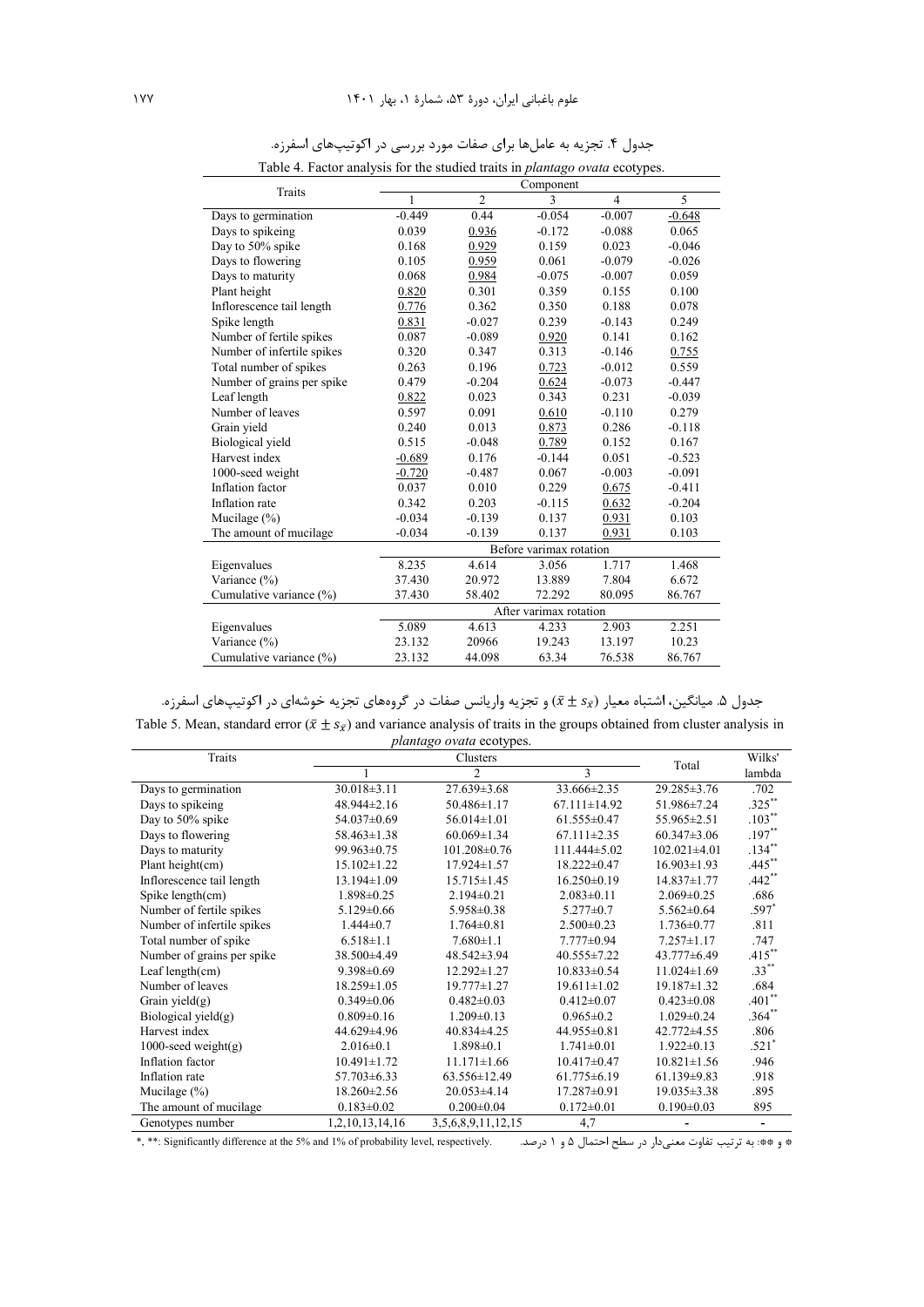

شکل ۲. دندروگرام حاصل از تجزیه خوشهای در اکوتیپهای اسفرزه مورد مطالعه. Figure 2. Dendrogram resulting from cluster analysis in the studied *plantago ovata* ecotypes.

قرار گرفت. تجزیه واریانس ساده بین ژنوتیپهای سه خوشه با شاخص ويلكس لامبدا و با استفاده از آزمون F نشان داد که از ٢٢ صفت مورد مطالعه تعداد ١٢ صفت معنیدار بودند (جدول ۵). در مطالعهای در بررسی تنوع ژنتیکی ۶۵ ژنوتیپ گیاه اسفرزه، ژنوتیپها در ۹ خوشه گروهبندی شدند و تعداد سنبله مهمترين عامل تنوع شناخته شد (Lal et al., 1999).

### نتىجەگىرى كلى

تنوع ژنتیکی در اکوتیپهای اسفرزه مورد مطالعه قابل توجه بوده است و لذا مى توان اقدام به انتخاب اكوتيبها برتر نمود و يا نسبت به انتخاب والدين مناسب براي ايجاد تنوع بیشتر از طریق دورگگیری نمود. اکوتیپهای PO15 PO12 و PO6 با توان توليد بالا از لحاظ صفات مطلوب کمی و کیفی می توانند در برنامههای بهنژادی مورد استفاده قرار گیرند. وجود فاصله ژنتیکی مناسب در بین اکوتیپهای مورد مطالعه، امکان استفاده از این اکوتیپها را در برنامههای بهنژادی مبتنی بر گزینش، توسعه و تولید ارقام با عملکرد و میزان موسیلاژ بالا و تشکیل جوامع نقشه پاہی را فراهم می کند.

خوشه دوم شامل اکوتیپهای PO6 ،PO5 ،PO3، PO12 PO11 aPO9 aPO8 و PO15 بود كه از لحاظ صفات مهم كمى وكيفى (طول سنبله، تعداد سنبله بارور، تعداد دانه در سنبله، طول برگ، تعداد برگ، عملکرد دانه در بوته، عملکرد زیستی، فاکتور و درصد تورم، میزان و درصد موسیلاژ)، دارای برتری نسبی به سایر خوشهها بوده است و لذا می توان گزینش بیشتری را بر روی این اکوتیپها انجام داد. حداقل و حداكثر تفاوت بين اكوتيبها به ترتيب بين PO12 با PO15 از خوشه دوم (با مربع فاصله اقلیدوسی ٨/٨٧) و بين PO1 از خوشه اول و PO5 از خوشه دوم (با مربع فاصله اقليدوسي٣٨/٠٣) برآورد شد.

از آنجایی که اکوتیپهای موجود در هر یک از خوشهها دارای قرابت ژنتیکی بیشتری نسبت به اکوتیپهای موجود در خوشههای دیگر هستند، بنابراین در صورت نیاز به دورگ گیری می توان با توجه به اکوتیپهای موجود در گروههای مختلف، برای بهرهوری بیشتر از پدیدههایی همچون هتروزیس و تفکیک متجاوز استفاده کرد. صحت نتایج تجزیه خوشهای با استفاده از تجزیه تابع تشخیص مورد تایید

#### **REFERENCES**

- Acquaah, G. (2007). Princples of plant genetica and breeding. Blackwell Publishing Ltd.  $1_{\cdot}$
- Basudehradun, B. D., S. Bisha & S. Manhendrapol. 1989. Indian Medicinal Plants. Vol 1-5. Today  $2.$ and Tomorrow's Pub.
- Chadho, K. L., & Rajender. G. (1995). Advances in horticulture medicinal and aromatic plants. Vol 11. Maldorta. Pub. New Delhi.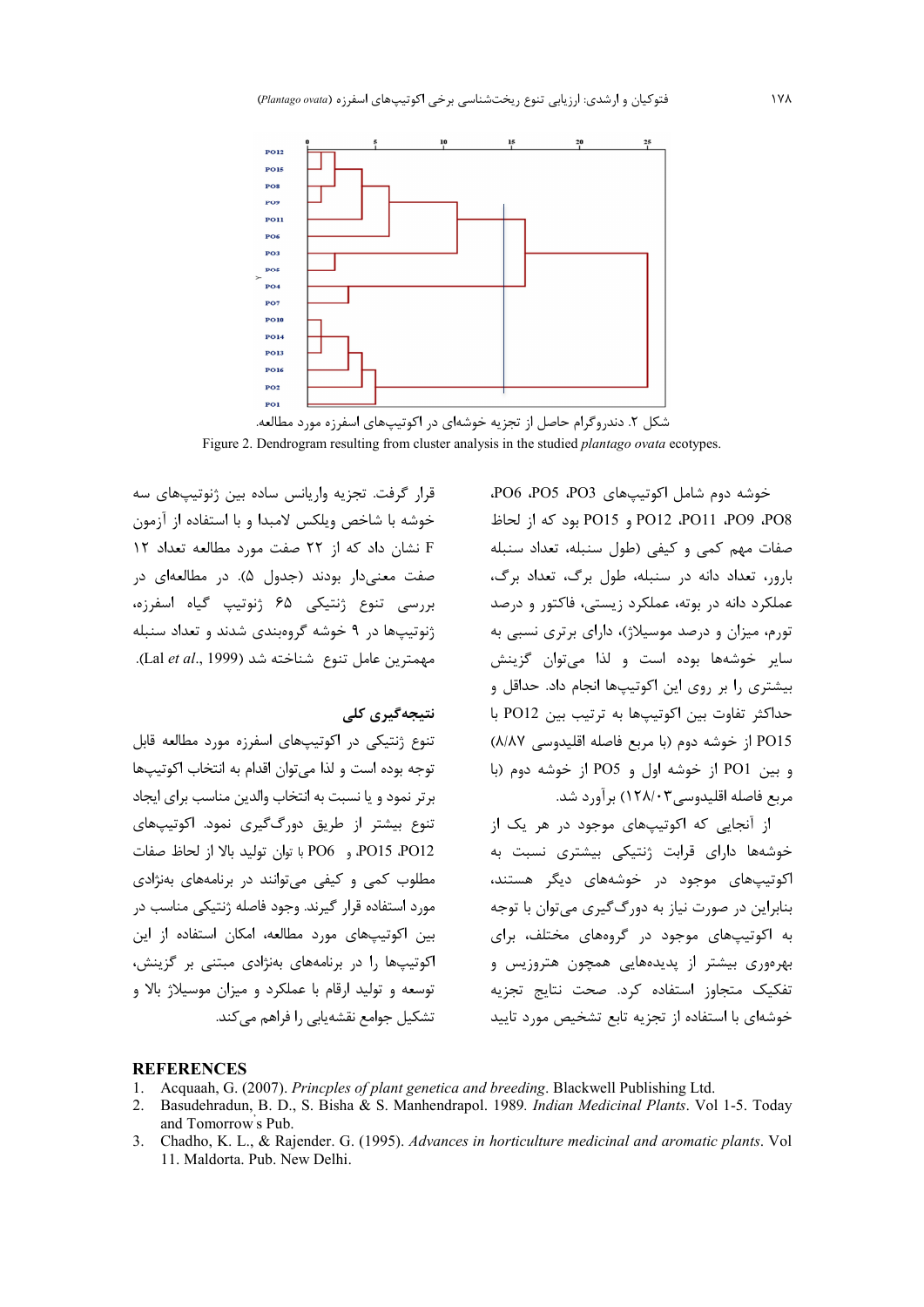- 4. Diepenbrock, W. (2000). Yield analysis of winter oilseed rape (*Brassica napus* L.). *Field Crops Research*, 67, 35-49.
- 5. Donald, C. M. (1963). Competition among crop and pasture plants. *Advances in Agronomy*, 15, 1-118.
- 6. Ebrahimzadeh Maboud, H., Mir Masoumi, M., & Fakhra Tabatabai, S.M. (1997). Investigation of mucilage production aspects in some regions of Iran with cultivation of *plantago ovata*, Barhang, Psyllium. *Pajouhesh VA Sazandgi*, 4 (33): 46-51. (In Farsi).
- 7. Gharayazi, B. (1996). DNA marker application in plant breeding. 4th Iranian Crop Science Conference. Isfahan University, 328-340. (In Farsi).
- 8. Gupta, M., Kaul, S., & Dhar, M.K. (2018). Identification and characterization of some putative genes involved in arabinoxylan biosynthesis in *Plantago ovata*. *3 Biotech*, 8(6), 266. https://doi.org/10.1007/s13205-018-1289-9.
- 9. Johnson, R.A., & Wichern, D.W. (1988). *Applied multivariate statistical analysis*. Prentice Hall International Inc. NewYork, 507p.
- 10. Kouchaki, A., Nasiri Mahallati, M., & Najafi, F. (2004). Biodiversity of medicinal and aromatic plants in the ecosystem of Iranian cropping systems, *Iranian Journal of Crop Research*, 2 (2), 200-208. (In Farsi).
- 11. Krichen, L., Audergon J.M., & Trifi-Tarah, N. (2012). Relative efficiency of morphological charectar and molocular marker in the establishment of an apricot core collection. *Heredity*, 149, 163- 172.
- 12. Lal, R. K., Sharma, J. R., & Sharma, S. (1999). Genetic diversity in germplasm of isabgol (*Plantago ovata*). *Journal of Herbs*, *Spices and Medicinal Plants*, 6, 73-80.
- 13. Makizadeh Tafti, M., Naqdibadi, H., A., Rezazadeh, S., A., Ajni, Y., & Kadkhoda, Z. (2010). Evaluation of botanical characteristics and yield and essential oil components of *Thymus carmanicusm* Jalas*. Journal of Medicinal Plants*, 9 (36): 65-57. (In Farsi).
- 14. BeMiller, J.N. (1973). Quince Seed, Psyllium Seed, Flaxseed and Okra Gums, In: R.S. Whistler & J.N. Bemiller (Eds), *Industrial Gums*. (pp. 331-337) (2nd ed.), Academic Press.
- 15. Mirjalili, S. A. (2008). *Recognition of medicinal and aromatic plants*, Volume 2. Jihad Keshavarzi Institute of Higher Education Publication. (In Farsi).
- 16. Mir Masoumi, M. (1992). *Investigation of mucilages in Barhang genus with tissue culture and field cultivation*. M.Sc. Thesis in Plant Science. University of Tehran. (In Farsi).
- 17. Moghaddam, M. (2011). *Study of genetic diversity using molecular, morphological and phytochemical markers of some basil populations*. Ph.D. Thesis. Faculty of Agriculture, Tarbiat Modares University. (In Farsi).
- 18. Mohammadi, S.A., & Prasanna, B.M. (2003). Analysis of genetic diversity in crop plants-salient statistical tools and considerations. *Crop Science*, 43, 1235-1248.
- 19. Moghaddam, M., Omid Beigi, R., Salimi, A., & Naqavi, M.R. (2013). Investigation of morphological diversity of Iranian native basil cultivars (*Ocimum spp*.). *Iranian Journal of Horticultural science*, 44 (3), 227-243. (In Farsi).
- 20. Moradi, M., & ghodrati, GH. R. (2010). The correlation and path analysis for yield and agronomic traits of spring *Brassica napus* L. varieties. *Journal Crop Physiology*, 2, 61-70. (In Farsi).
- 21. Najafi, F., & Rezvani Moghaddam, P. (2001). Effect of different irrigation regimes and density on yield and agronomic characteristics of *Plantago ovata* Forssk. *Iranian Journal of Agriculture Sciences and Technology*, 16, 59-67. (In Farsi).
- 22. Phan, J.L., Cowley, J.M., Neumann, K.A., Herliana, L., O'Donovan, L. A., and Burton, R. A. (2020). The novel features of *Plantago ovata* seed mucilage accumulation, storage and release. *Scientific Report*, 10: 11766.
- 23. Rahimi, S. (2007). *Evaluation of genetic diversity of Iranian coriander using molecular and phytochemical markers*. M.Sc. Thesis, Faculty of Agriculture, Tarbiat Modares University. (In Farsi).
- 24. Saeedi AbuIshaqi, K, A. (2008). *The effect of climatic factors on the active ingredients of Rosa canina in southwestern Iran*. M.Sc. Thesis, Faculty of Agriculture, Tarbiat Modares University. (In Farsi).
- 25. Safaei, L., & Zinley, H. (2007). Comparison of yield and other characteristics related to grain yield in fennel cultivars and populations, T*he Ninth Iranian Congress of Agronomy and Plant Breeding*, 5-7 September, University of Tehran, College of Abouraihan. (In Farsi).
- 26. Safaeian, N., Alamzadeh Ansari, N., & Mousavi, M. (2014). Collection and evaluation of genetic diversity of some native populations of Iranian coriander according to some morphological and antioxidant traits. *Iranian Journal of Horticultural science*, 45(4), 417-427. (In Farsi).
- 27. Shahsavaran, A. (2001). Applications of plant biotechnology and its importance for the country, Iranian Network of Technology Analysis. (In Farsi).
- 28. Sharma, P. K., & Koul, A K. (1986). Musilage in seed of *plantago ovate* and its wild allies. *Journal of Ethnopharmacology*, 17, 289-95.